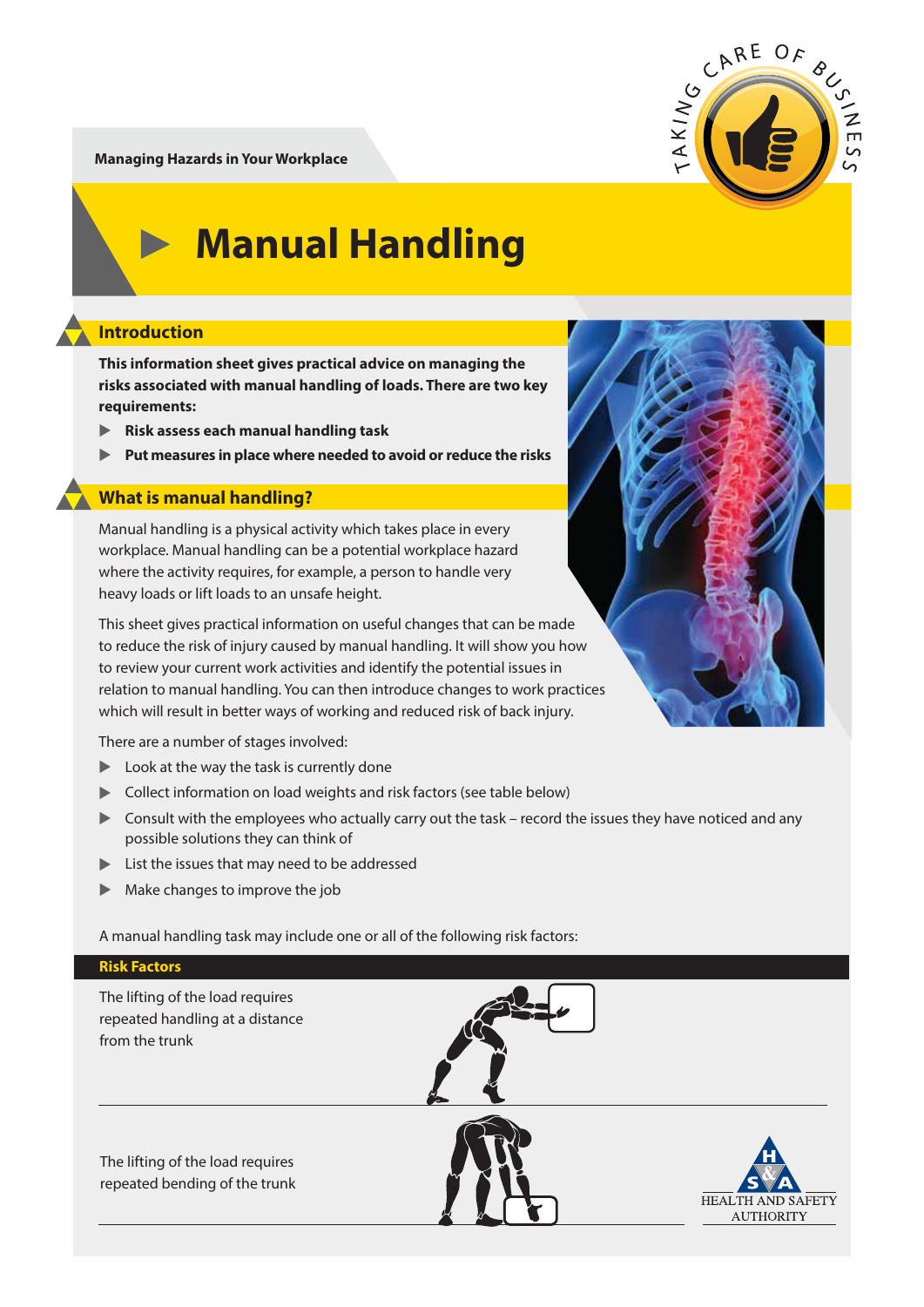





#### Note:

This may help to flag the manual handling tasks that need priority risk assessment